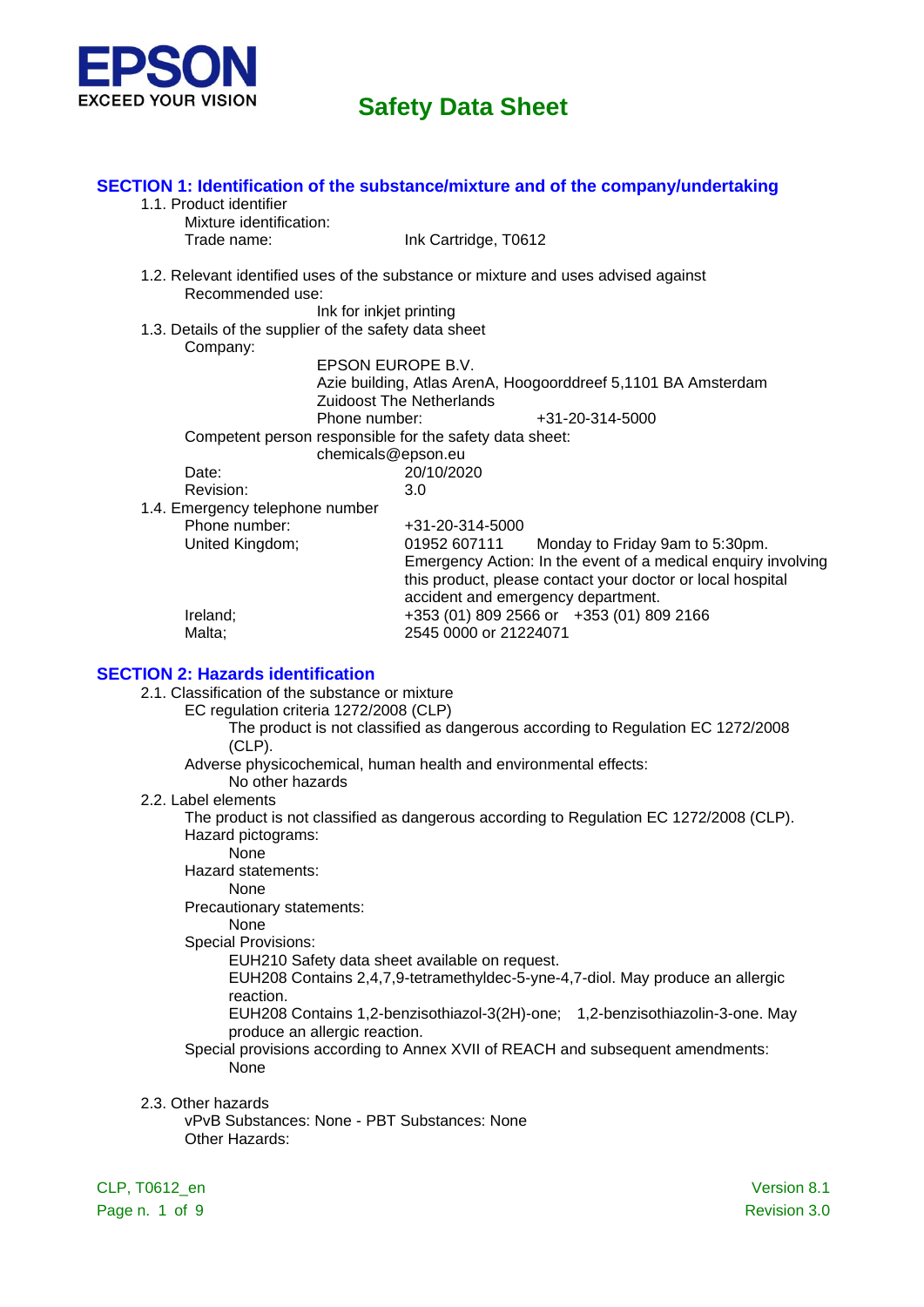

## No other hazards

## **SECTION 3: Composition/information on ingredients**

- 3.1. Substances
- No
- 3.2. Mixtures

Hazardous components within the meaning of the CLP regulation and related classification:

| Qty                | <b>Name</b>                                                                              | Ident. Number                   |                                                                          | <b>Classification</b>                                                                                                                                                                                                                                                                                      |
|--------------------|------------------------------------------------------------------------------------------|---------------------------------|--------------------------------------------------------------------------|------------------------------------------------------------------------------------------------------------------------------------------------------------------------------------------------------------------------------------------------------------------------------------------------------------|
| $65%$ ~<br>80%     | Water                                                                                    | CAS:<br>EC:                     | 7732-18-5<br>231-791-2                                                   | The product is not classified as<br>dangerous according to<br>Regulation EC 1272/2008 (CLP).                                                                                                                                                                                                               |
| $12.5%$ ~<br>15%   | Glycerol                                                                                 | CAS:<br>EC:                     | $56 - 81 - 5$<br>200-289-5                                               | The product is not classified as<br>dangerous according to<br>Regulation EC 1272/2008 (CLP).                                                                                                                                                                                                               |
| $1\% - 3\%$        | 2-[2-(2-butoxyethoxy)et<br>hoxy]ethanol;<br>TEGBE; triethylene<br>glycol monobutyl ether | Index<br>number:<br>CAS:<br>EC: | 603-183-00-0<br>143-22-6<br>205-592-6<br>REACH No.: 01-21194751<br>07-38 | 3.3/1 Eye Dam. 1 H318<br><b>Specific Concentration Limits:</b><br>C >= 30%: Eye Dam. 1 H318<br>20% <= C < 30%: Eye Irrit. 2 H319                                                                                                                                                                           |
| $1\% \sim 3\%$     | Triethanolamine                                                                          | CAS:<br>EC:                     | $102 - 71 - 6$<br>203-049-8                                              | The product is not classified as<br>dangerous according to<br>Regulation EC 1272/2008 (CLP).                                                                                                                                                                                                               |
| $0.1\%$ ~<br>0.25% | 2,4,7,9-tetramethyldec-<br>5-yne-4,7-diol                                                | CAS:<br>EC:                     | 126-86-3<br>204-809-1<br>REACH No.: 01-21199543<br>$90 - 39$             | ♦<br>3.3/1 Eye Dam. 1 H318<br>$\bigcirc$ 3.4.2/1B Skin Sens. 1B H317<br>4.1/C3 Aquatic Chronic 3 H412                                                                                                                                                                                                      |
| 0.0015%<br>~10.05% | 1,2-benzisothiazol-3(2<br>H)-one;<br>1,2-benzisothiazolin-3-<br>one                      | Index<br>number:<br>CAS:<br>EC: | 613-088-00-6<br>2634-33-5<br>220-120-9                                   | $\Diamond$<br>3.1/4/Oral Acute Tox. 4 H302<br>◇<br>3.2/2 Skin Irrit. 2 H315<br>$\diamondsuit$<br>3.3/1 Eye Dam. 1 H318<br>◇<br>3.4.2/1 Skin Sens. 1 H317<br>4.1/A1 Aquatic Acute 1 H400<br><b>Specific Concentration Limits:</b><br>$0.005\% \leq C \leq 0.05\%$ : EUH208<br>C >= 0.05%: Skin Sens. 1 H317 |

#### **SECTION 4: First aid measures**

- 4.1. Description of first aid measures
	- In case of skin contact:
		- Wash with plenty of water and soap.
		- In case of eyes contact:
			- In case of contact with eyes, rinse immediately with plenty of water and seek medical advice.
		- In case of Ingestion:

Do not under any circumstances induce vomiting. OBTAIN A MEDICAL EXAMINATION IMMEDIATELY.

In case of Inhalation:

Remove casualty to fresh air and keep warm and at rest.

4.2. Most important symptoms and effects, both acute and delayed None

CLP, T0612\_en Version 8.1 Page n. 2 of 9 Revision 3.0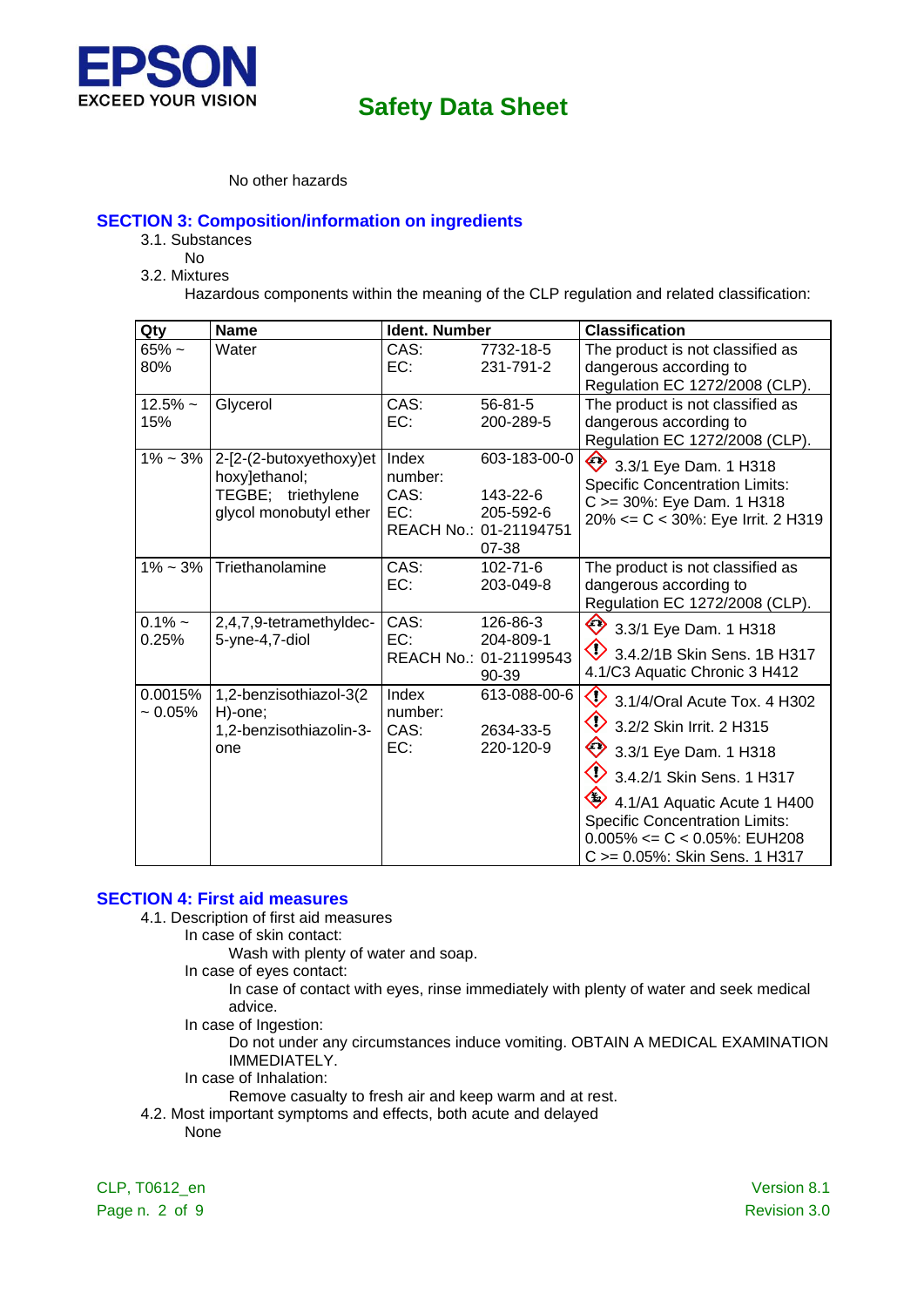

- 4.3. Indication of any immediate medical attention and special treatment needed Treatment: None
- 

## **SECTION 5: Firefighting measures**

- 5.1. Extinguishing media
	- Suitable extinguishing media:
		- Water.
			- Carbon dioxide (CO2).
	- Extinguishing media which must not be used for safety reasons:
		- None in particular.
- 5.2. Special hazards arising from the substance or mixture
	- Do not inhale explosion and combustion gases.
		- Burning produces heavy smoke.
- 5.3. Advice for firefighters
	- Use suitable breathing apparatus .

Collect contaminated fire extinguishing water separately. This must not be discharged into drains.

Move undamaged containers from immediate hazard area if it can be done safely.

#### **SECTION 6: Accidental release measures**

- 6.1. Personal precautions, protective equipment and emergency procedures
	- Wear personal protection equipment.
		- Remove persons to safety.

See protective measures under point 7 and 8.

6.2. Environmental precautions

Do not allow to enter into soil/subsoil. Do not allow to enter into surface water or drains. Retain contaminated washing water and dispose it.

In case of gas escape or of entry into waterways, soil or drains, inform the responsible authorities.

Suitable material for taking up: absorbing material, organic, sand

- 6.3. Methods and material for containment and cleaning up
	- Wash with plenty of water.
- 6.4. Reference to other sections See also section 8 and 13

## **SECTION 7: Handling and storage**

- 7.1. Precautions for safe handling
	- Avoid contact with skin and eyes, inhalation of vapours and mists. See also section 8 for recommended protective equipment. Advice on general occupational hygiene: Do not eat or drink while working.
- 7.2. Conditions for safe storage, including any incompatibilities Keep away from food, drink and feed. Incompatible materials: None in particular. Instructions as regards storage premises:
	-
	- Adequately ventilated premises.
- 7.3. Specific end use(s) None in particular

## **SECTION 8: Exposure controls/personal protection**

8.1. Control parameters

CLP, T0612\_en Version 8.1 Page n. 3 of 9 Revision 3.0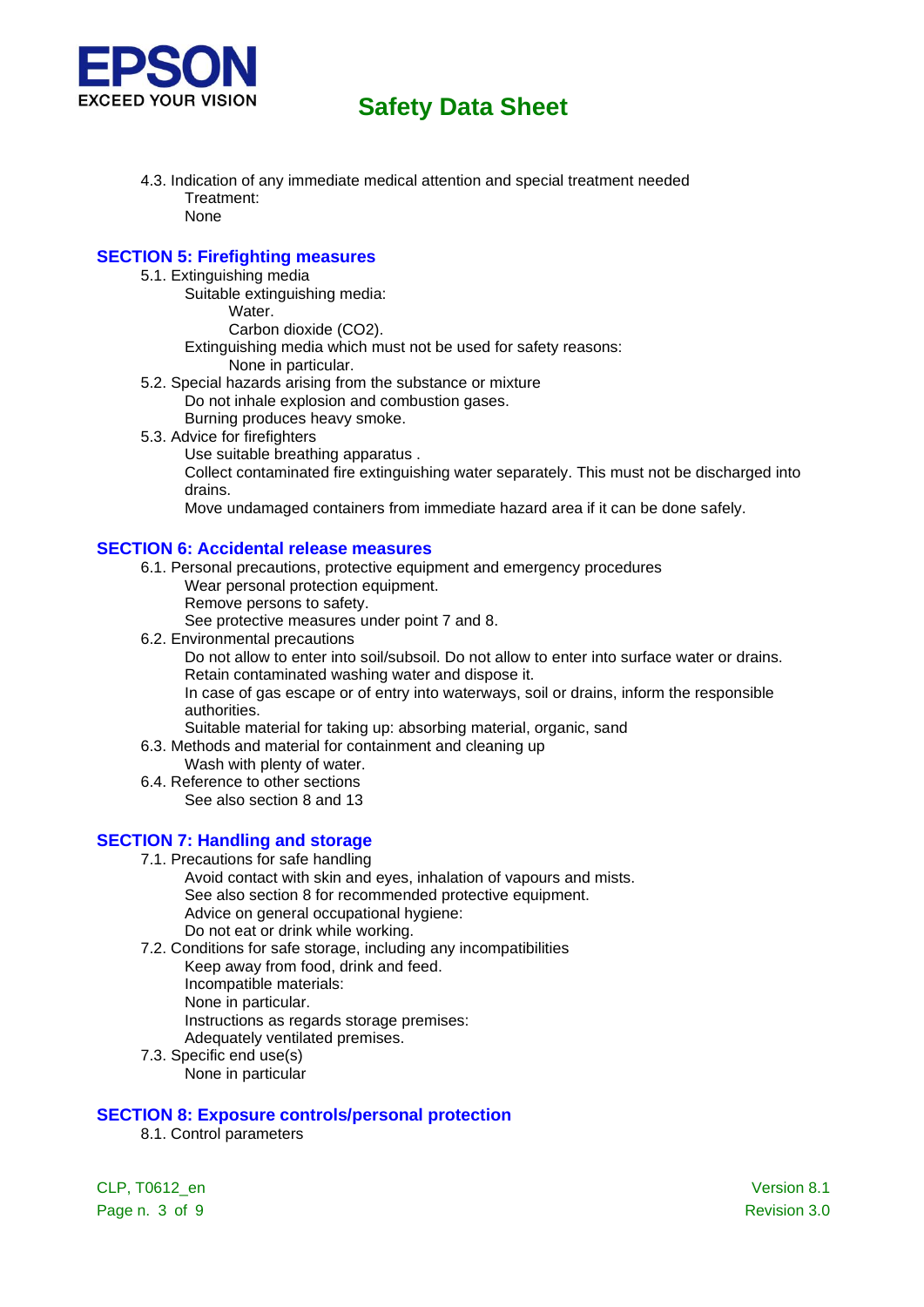

Glycerol - CAS: 56-81-5 - OEL Type: OSHA - TWA: 5 mg/m3 - Notes: Respirable dust - OEL Type: OSHA - TWA: 15 mg/m3 - Notes: Total dust Triethanolamine - CAS: 102-71-6 - OEL Type: ACGIH - TWA(8h): 5 mg/m3 DNEL Exposure Limit Values No data available PNEC Exposure Limit Values 2-[2-(2-butoxyethoxy)ethoxy]ethanol; TEGBE; triethylene glycol monobutyl ether - CAS: 143-22-6 Target: Fresh Water - Value: 1.5 mg/l Target: Freshwater sediments - Value: 5.77 mg/kg Target: Marine water - Value: 0.15 mg/l Target: Marine water sediments - Value: 0.13 mg/kg Target: Microorganisms in sewage treatments - Value: 200 mg/l 2,4,7,9-tetramethyldec-5-yne-4,7-diol - CAS: 126-86-3 Target: Fresh Water - Value: 0.04 mg/l Target: Marine water - Value: 0.004 mg/l Target: Freshwater sediments - Value: 0.32 mg/kg Target: Marine water sediments - Value: 0.032 mg/kg 8.2. Exposure controls 8.2.1. Appropriate engineering controls: None 8.2.2. Individual protection measures, such as personal protective equipment Eye protection: Use personal protective equipment as required. Protection for skin: Use personal protective equipment as required. Protection for hands: Use personal protective equipment as required. Respiratory protection: Use personal protective equipment as required. Thermal Hazards: None 8.2.3. Environmental exposure controls: None Appropriate engineering controls: None **SECTION 9: Physical and chemical properties** 9.1. Information on basic physical and chemical properties

| mionination on baolo physical and chomical proportion |                                  |
|-------------------------------------------------------|----------------------------------|
| Appearance and colour:                                | Cyan Liquid                      |
| Odour:                                                | Slightly                         |
| Odour threshold:                                      | No data available                |
| pH:                                                   | at 20 $\degree$ C<br>$8.5 - 9.5$ |
| Melting point / freezing point:                       | No data available                |
| Initial boiling point and boiling range:              | No data available                |
| Solid/gas flammability:                               | No data available                |
| Upper/lower flammability or explosive limits:         | No data available                |
| Vapour density:                                       | No data available                |
| Flash point:                                          | No data available                |
| Evaporation rate:                                     | No data available                |
| Vapour pressure:                                      | No data available                |
| Relative density:                                     | No data available                |
|                                                       |                                  |

CLP, T0612\_en Version 8.1 Page n. 4 of 9 Revision 3.0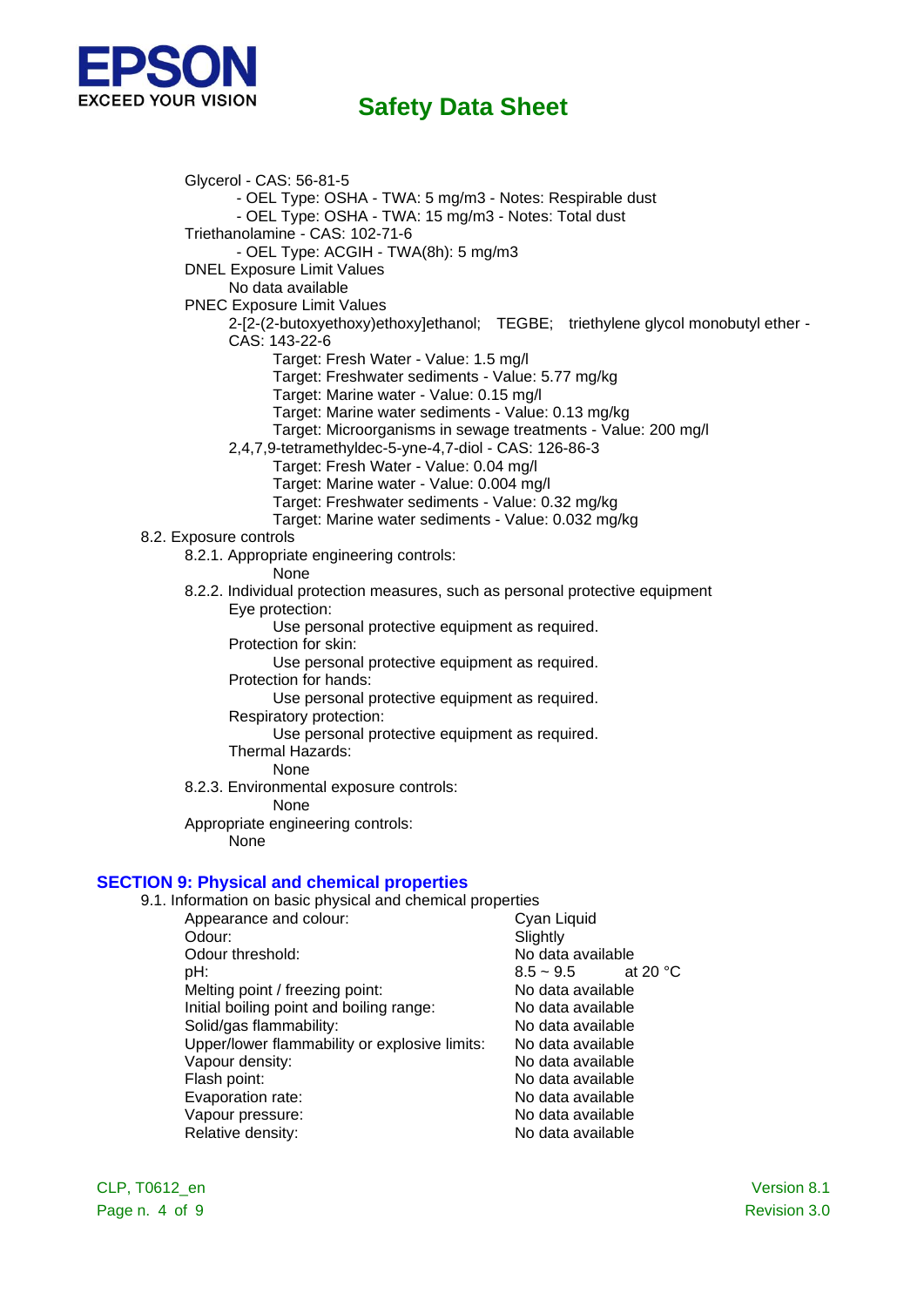

Solubility in water:<br>
Solubility in oil:<br>
No data a Partition coefficient (n-octanol/water): Auto-ignition temperature: No data available Decomposition temperature: No data available Viscosity:  $\leq 5$  mPa·s at 20 °C Explosive properties: No data available Oxidizing properties: No data available 9.2. Other information

# No data available<br>No data available

Miscibility: No data available Fat Solubility: No data available Conductivity: Conductivity: No data available

## **SECTION 10: Stability and reactivity**

- 10.1. Reactivity
- Stable under normal conditions 10.2. Chemical stability
- Stable under normal conditions 10.3. Possibility of hazardous reactions
- None
- 10.4. Conditions to avoid Stable under normal conditions.
- 10.5. Incompatible materials None in particular.
- 10.6. Hazardous decomposition products None.

#### **SECTION 11: Toxicological information**

- 11.1. Information on toxicological effects
	- Toxicological information of the product:

#### f) carcinogenicity:

- Does not contain carcinogens (Ref. 1)
- g) reproductive toxicity:
	- Does not contain reproductive toxicity and developmental toxic substances (Ref. 2)
- Toxicological information of the main substances found in the product:
	- Glycerol CAS: 56-81-5
	- a) acute toxicity:
		- Test: LD50 Route: Oral Species: Guinea pig = 7750 mg/kg Source: Journal of Industrial Hygiene and Toxicology. Vol. 23, Pg. 259, 1941
		- Test: LDLo Route: Oral Species: Human = 1428 mg/kg Source: "Toxicology of Drugs and Chemicals," Deichmann, W.B., New York, Academic Press, Inc., 1969Vol. -, Pg. 288, 1969.
	- 2-[2-(2-butoxyethoxy)ethoxy]ethanol; TEGBE; triethylene glycol monobutyl ether CAS: 143-22-6
	- a) acute toxicity:
		- Test: LD50 Route: Dermal Species: Rabbit = 3.54 ml/kg Source: American Industrial Hygiene Association Journal. Vol. 23, Pg. 95, 1962.
		- Test: LD50 Route: Oral Species: Rat = 5300 mg/kg Source: Office of Toxic Substances Report. Vol. OTS,
	- Triethanolamine CAS: 102-71-6
	- a) acute toxicity:
		- Test: LD50 Route: Oral Species: Guinea pig = 2200 mg/kg Source:
		- "Toxicometric Parameters of Industrial Toxic Chemicals Under Single Exposure,"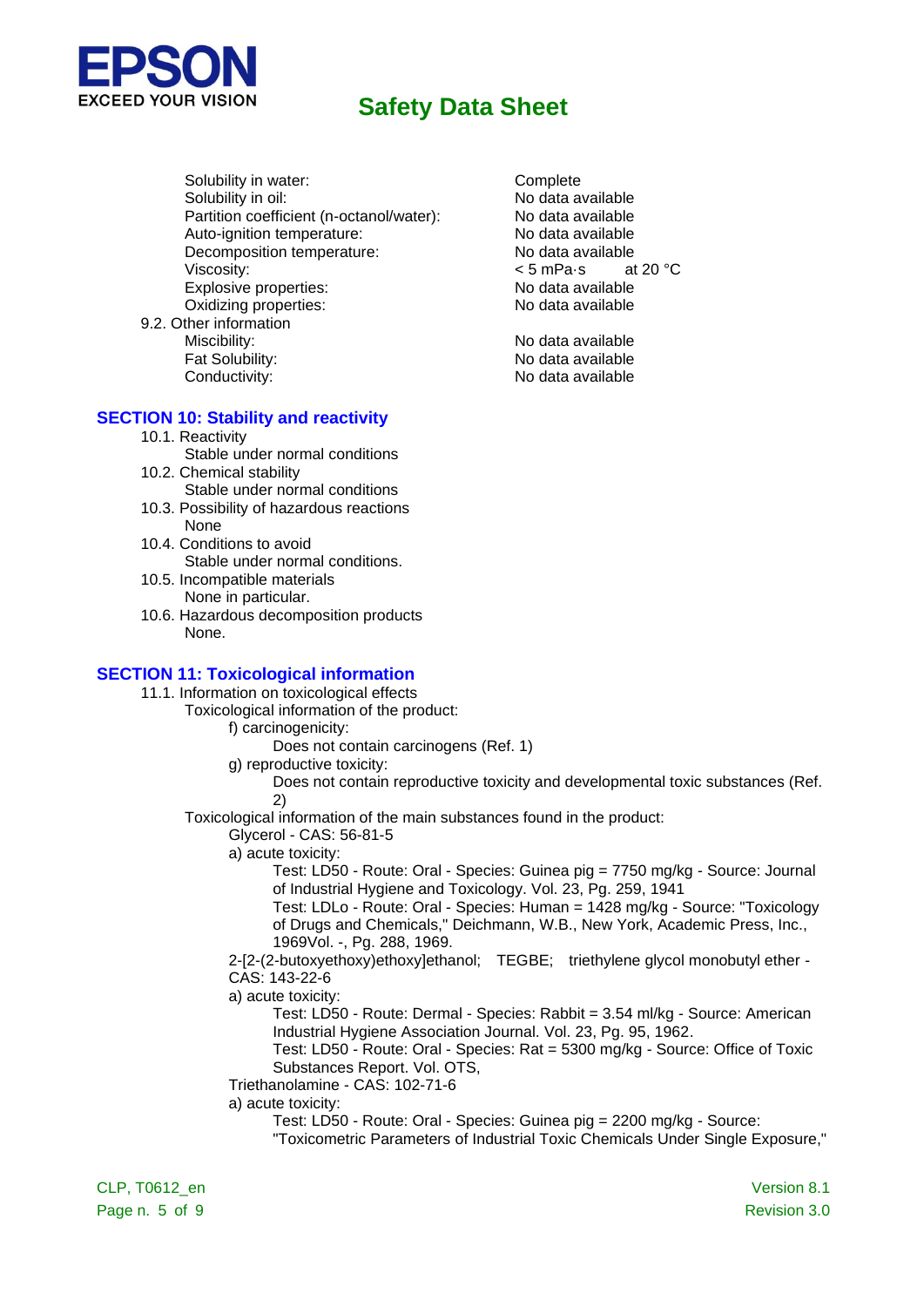

Izmerov, N.F., et al., Moscow, Centre of International Projects, GKNT, 1982Vol. -, Pg. 114, 1982.

Test: LD50 - Route: Oral - Species: Mouse = 5846 mg/kg - Source: Science Reports of the Research Institutes, Tohoku University, Series C: Medicine. Vol. 36(1-4), Pg. 10, 1989.

- 2,4,7,9-tetramethyldec-5-yne-4,7-diol CAS: 126-86-3
- a) acute toxicity:
- Test: LD50 Route: Dermal Species: Rat > 2000 mg/kg b) skin corrosion/irritation:
	- Test: Skin Irritant Species: Rabbit Mild irritant
- c) serious eye damage/irritation:
- Test: Eye Irritant Species: Rabbit Highly irritating
- d) respiratory or skin sensitisation:
- Test: Skin Sensitisation Route: LLNA Species: Mouse Sensitiser
- e) germ cell mutagenicity:
	- Test: Mutagenesis Species: Salmonella Typhimurium Negative

If not differently specified, the information required in Regulation (EU) 2015/830 listed below must be considered as 'No data available':

- a) acute toxicity;
- b) skin corrosion/irritation;
- c) serious eye damage/irritation;
- d) respiratory or skin sensitisation;
- e) germ cell mutagenicity;
- f) carcinogenicity;
- g) reproductive toxicity;
- h) STOT-single exposure;
- i) STOT-repeated exposure;
- j) aspiration hazard.

## **SECTION 12: Ecological information**

12.1. Toxicity

Adopt good working practices, so that the product is not released into the environment. Toxicological information of the product:

No data available

Toxicological information of the main substances found in the product:

- 2,4,7,9-tetramethyldec-5-yne-4,7-diol CAS: 126-86-3
	- a) Aquatic acute toxicity:
		- Endpoint: LC50 Species: Fish = 36 mg/l Duration h: 96
		- Endpoint: EC50 Species: Daphnia = 88 mg/l Duration h: 48
		- Endpoint: EC50 Species: Algae = 15 mg/l Duration h: 72
	- c) Bacteria toxicity:
		- Endpoint: EC50 Species: activated sludge = 630 mg/l Duration h: 0.5
- 12.2. Persistence and degradability
	- No data available
- 12.3. Bioaccumulative potential
	- No data available
- 12.4. Mobility in soil
	- No data available
- 12.5. Results of PBT and vPvB assessment
- vPvB Substances: None PBT Substances: None
- 12.6. Other adverse effects None

CLP, T0612\_en Version 8.1 Page n. 6 of 9 Revision 3.0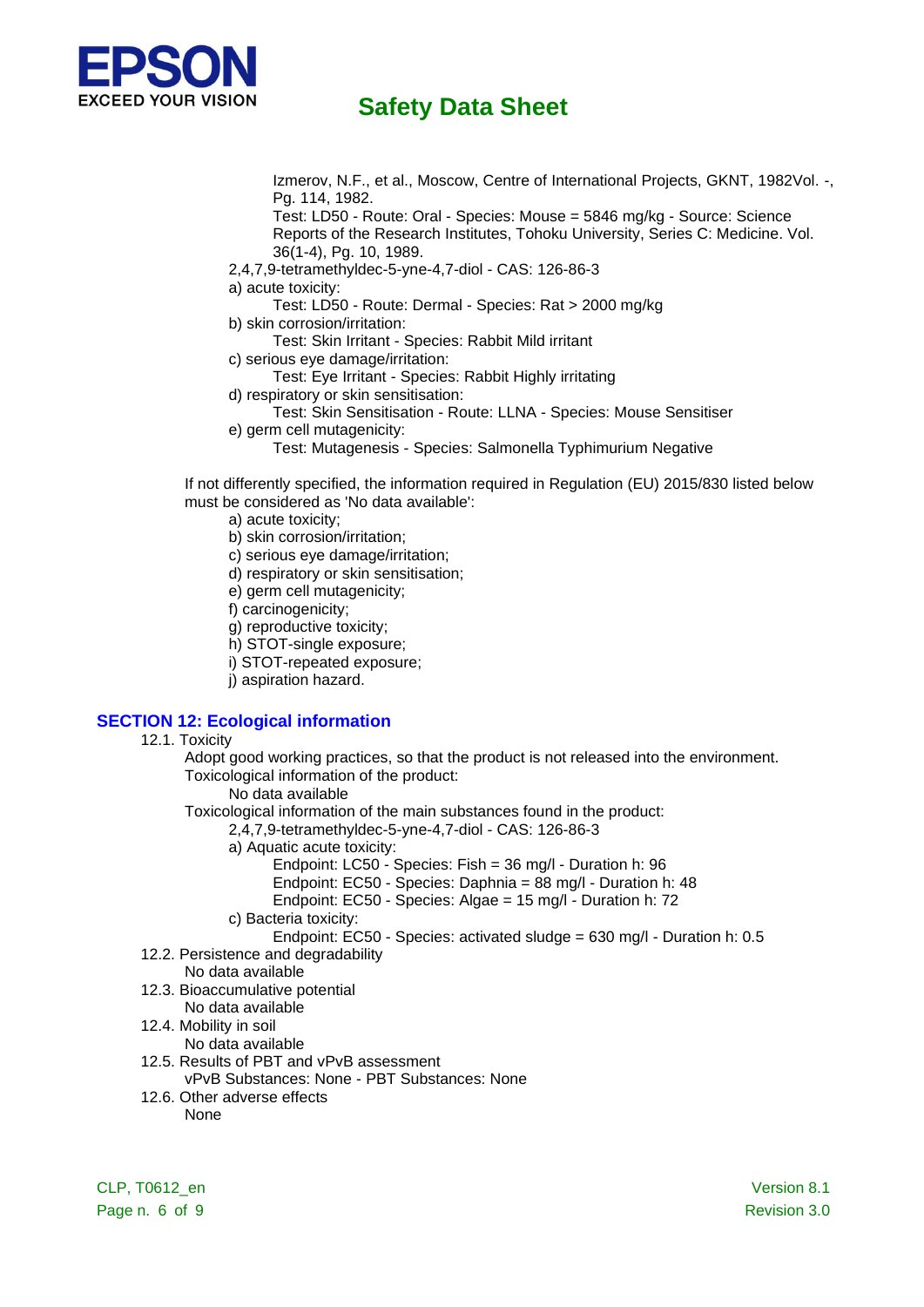

#### **SECTION 13: Disposal considerations**

13.1. Waste treatment methods Recover if possible. In so doing, comply with the local and national regulations currently in force.

#### **SECTION 14: Transport information**

- 14.1. UN number
	- Not classified as dangerous in the meaning of transport regulations.
- 14.2. UN proper shipping name
	- No data available
- 14.3. Transport hazard class(es) No data available
- 14.4. Packing group
	- No data available
- 14.5. Environmental hazards
- No data available
- 14.6. Special precautions for user No data available
- 14.7. Transport in bulk according to Annex II of Marpol and the IBC Code No data available

#### **SECTION 15: Regulatory information**

15.1. Safety, health and environmental regulations/legislation specific for the substance or mixture Dir. 98/24/EC (Risks related to chemical agents at work) Dir. 2000/39/EC (Occupational exposure limit values)

Regulation (EC) n. 1907/2006 (REACH) Regulation (EC) n. 1272/2008 (CLP) Regulation (EC) n. 790/2009 (ATP 1 CLP) and (EU) n. 758/2013 Regulation (EU) 2015/830 Regulation (EU) n. 286/2011 (ATP 2 CLP) Regulation (EU) n. 618/2012 (ATP 3 CLP) Regulation (EU) n. 487/2013 (ATP 4 CLP) Regulation (EU) n. 944/2013 (ATP 5 CLP) Regulation (EU) n. 605/2014 (ATP 6 CLP) Regulation (EU) n. 2015/1221 (ATP 7 CLP) Regulation (EU) n. 2016/918 (ATP 8 CLP) Regulation (EU) n. 2016/1179 (ATP 9 CLP) Regulation (EU) n. 2017/776 (ATP 10 CLP) Regulation (EU) n. 2018/669 (ATP 11 CLP) Regulation (EU) n. 2018/1480 (ATP 13 CLP) Regulation (EU) n. 2019/521 (ATP 12 CLP) Restrictions related to the product or the substances contained according to Annex XVII Regulation (EC) 1907/2006 (REACH) and subsequent modifications: Restrictions related to the product: No restriction. Restrictions related to the substances contained: No restriction. Where applicable, refer to the following regulatory provisions : Directive 2012/18/EU (Seveso III) Regulation (EC) nr 648/2004 (detergents). Dir. 2004/42/EC (VOC directive) Provisions related to directive EU 2012/18 (Seveso III): Seveso III category according to Annex 1, part 1 None

CLP, T0612\_en Version 8.1 Page n. 7 of 9 Revision 3.0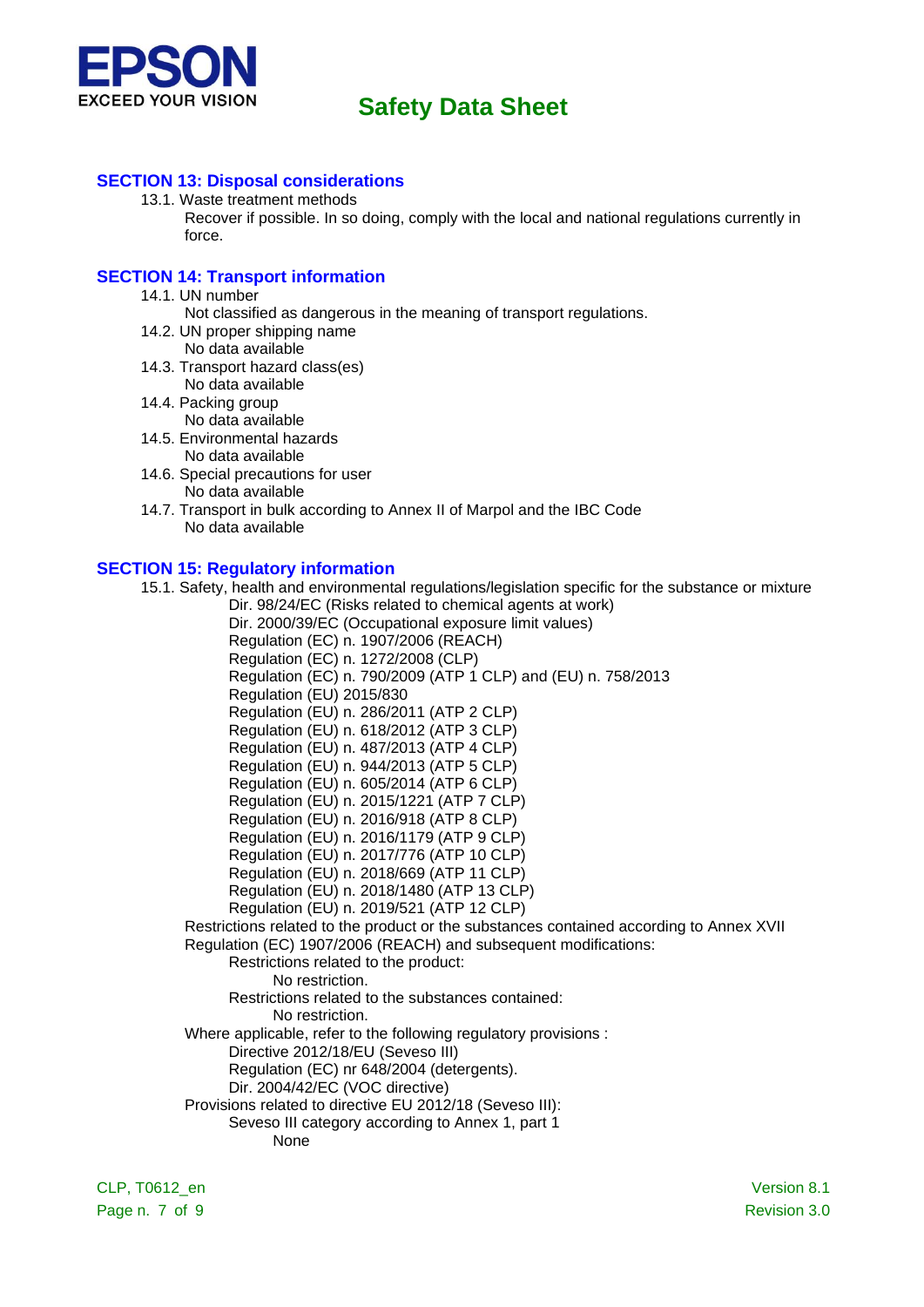

- 15.2. Chemical safety assessment
	- No Chemical Safety Assessment has been carried out for the mixture.

#### **SECTION 16: Other information**

Full text of phrases referred to in Section 3:

- H318 Causes serious eye damage.
- H319 Causes serious eye irritation.
- H317 May cause an allergic skin reaction.
- H412 Harmful to aquatic life with long lasting effects.
- H302 Harmful if swallowed.
- H315 Causes skin irritation.
- H400 Very toxic to aquatic life.

EUH208 Contains (name of sensitising substance). May produce an allergic reaction.

| <b>Hazard class and</b><br>hazard category | Code       | <b>Description</b>                             |
|--------------------------------------------|------------|------------------------------------------------|
| Acute Tox. 4                               | 3.1/4/Oral | Acute toxicity (oral), Category 4              |
| Skin Irrit. 2                              | 3.2/2      | Skin irritation, Category 2                    |
| Eye Dam. 1                                 | 3.3/1      | Serious eye damage, Category 1                 |
| Eye Irrit. 2                               | 3.3/2      | Eye irritation, Category 2                     |
| Skin Sens. 1                               | 3.4.2/1    | Skin Sensitisation, Category 1                 |
| Skin Sens. 1B                              | 3.4.2/1B   | Skin Sensitisation, Category 1B                |
| Aquatic Acute 1                            | 4.1/A1     | Acute aquatic hazard, category 1               |
| Aquatic Chronic 3                          | 4.1/C3     | Chronic (long term) aquatic hazard, category 3 |

Paragraphs modified from the previous revision:

SECTION 1: Identification of the substance/mixture and of the company/undertaking

SECTION 3: Composition/information on ingredients

SECTION 6: Accidental release measures

SECTION 7: Handling and storage

SECTION 8: Exposure controls/personal protection

SECTION 11: Toxicological information

SECTION 12: Ecological information

SECTION 15: Regulatory information

SECTION 16: Other information

This document was prepared by a competent person who has received appropriate training. Main bibliographic sources:

ECDIN - Environmental Chemicals Data and Information Network - Joint Research Centre, Commission of the European Communities

SAX's DANGEROUS PROPERTIES OF INDUSTRIAL MATERIALS - Eight Edition - Van Nostrand Reinold

Ref. 1 · IARC Monographs on the Evaluation Carcinogenic Risks to Humans (IARC: International Agency for Research on Cancer) ·Journal of Occupational Health (JOH) (Japan Society of Occupational Health (JSOH)) ·TLVs and BEIs (ACGIH: American Conference of Governmental Industrial Hygienists) ·IRIS Carcinogenic Assessment (IRIS: Integrated Risk Information System of US EPA) ·National Toxicology Program (NTP) Report on Carcinogens (USA) ·Annex VI of REGULATION (EC) No 1272/2008 OF THE EUROPEAN PARLIAMENT AND OF THE COUNCIL of 16 December 2008 on classification, labelling and packaging of substances and mixtures, amending and repealing Directives 67/548/EEC and 1999/45/EC, and amending Regulation (EC) No 1907/2006 ·MAK und BAT Werte Liste (DFG: German Research Foundation)

CLP, T0612\_en Version 8.1 Page n. 8 of 9 Revision 3.0